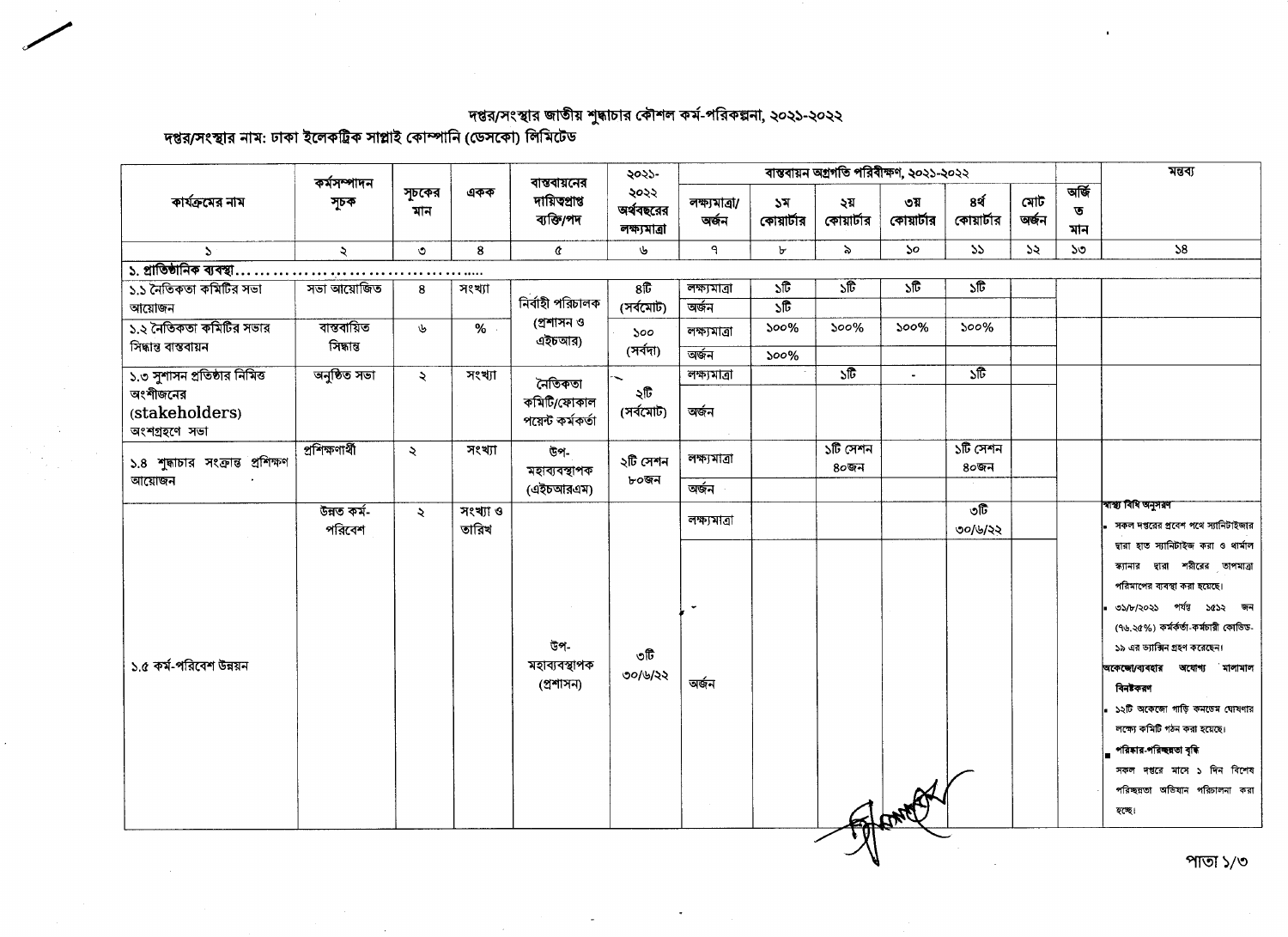|                                                                                               | কৰ্মসম্পাদন<br>সূচক                        | সূচকের<br>মান             | একক    | বান্তবায়নের<br>দায়িতপ্ৰাপ্ত<br>ব্যক্তি/পদ                     | ২০২১-<br>২০২২<br>অর্থবছরের<br>লক্ষ্যমাত্ৰা | ৰাম্ভৰায়ন অগ্ৰগতি পৰিবীক্ষণ, ২০২১-২০২২ |                                                      |                                 |                                                      |                                 |               |                              | মন্তব্য  |
|-----------------------------------------------------------------------------------------------|--------------------------------------------|---------------------------|--------|-----------------------------------------------------------------|--------------------------------------------|-----------------------------------------|------------------------------------------------------|---------------------------------|------------------------------------------------------|---------------------------------|---------------|------------------------------|----------|
| কার্যক্রমের নাম                                                                               |                                            |                           |        |                                                                 |                                            | লক্ষ্যমাত্ৰা/<br>অৰ্জন                  | ১ম<br>কোয়ার্টার                                     | ২য়<br>কোয়ার্টার               | ৩য়<br>কোয়ার্টার                                    | 8ą<br>কোয়ার্টার                | মোট<br>অৰ্জন  | অৰ্জি<br>$\mathbf{A}$<br>মান |          |
| $\mathcal{L}$                                                                                 | $\ddot{\mathbf{z}}$                        | $\circ$                   | 8      | $\alpha$                                                        | $\mathbf{v}$                               | ٩                                       | А                                                    | $\lambda$                       | $\mathcal{S}^{\mathcal{O}}$                          | 55                              | $\mathcal{Z}$ | ১৩                           | 58       |
|                                                                                               |                                            |                           |        |                                                                 |                                            |                                         |                                                      |                                 |                                                      |                                 |               |                              |          |
| ১.৬ জাতীয় শুদ্ধাচার কৌশল<br>কর্ম-পরিকল্পনা, ২০২১-২২ ও<br>ত্রৈমাসিক পরিবীক্ষণ প্রতিবেদন       | কৰ্ম-পরিকল্পনা<br>ও ত্রৈমাসিক<br>প্ৰতিবেদন | $\Delta$                  | তারিখ  | ফোকাল পয়েন্ট<br>কৰ্মকৰ্তা/ প্ৰধান<br>প্ৰকৌশলী<br>(আইসিটি)      | 8 <sup>2</sup><br>১০/০৬/২১<br>39/30/35     | লক্ষ্যমাত্ৰা                            | ১০/০৬/২১                                             | 29/20/22                        | ১৬/০১/২২                                             | ১৭/০৪/২২                        |               |                              |          |
| সংশ্লিষ্ট মন্ত্ৰণালয়ে দাখিল ও স্ব স্ব<br>ওয়েবসাইটে আপলোডকরণ                                 | দাখিলকৃত ও<br>আপলোডকৃত                     |                           |        |                                                                 | ১৬/০১/২২<br>39/08/22                       | অৰ্জন                                   | ১০/০৬/২১                                             |                                 |                                                      |                                 |               |                              |          |
| ১.৭ আওতাধীন আঞ্চলিক/ মাঠ<br>পর্যায়ের কার্যালয় (প্রযোজ্য<br>ক্ষেত্রে) কর্তৃক দাখিলকৃত জাতীয় | ফিডব্যাক<br>সভা/কৰ্মশালা<br>অনুষ্ঠিত       | 8                         | তারিখ  | নৈতিকতা                                                         | 8ft<br>১০/০৬/২১                            | লক্ষ্যমাত্ৰা                            | ১০/০৬/২১                                             | ১৭/১০/২১                        | ১৬/০১/২২                                             | ১৭/০৪/২২                        |               |                              |          |
| শুদ্ধাচার কৌশল কর্ম-পরিকল্পনা<br>ও পরিবীক্ষণ প্রতিবেদনের ওপর<br>ফিডব্যাক প্ৰদান               |                                            |                           |        | কমিটি/ফোকাল<br>পয়েন্ট কৰ্মকৰ্তা                                | 39/20/25<br>১৬/০১/২২<br>39/08/33           | অৰ্জন                                   | ১০/০৬/২১                                             |                                 |                                                      |                                 |               |                              |          |
| ১.৮ শুদ্ধাচার পুরস্কার প্রদান এবং<br>পুরস্কারপ্রাপ্তদের তালিকা<br>ওয়েবসাইটে প্ৰকাশ           | প্রদত্ত পুরস্কার                           | $\mathcal{L}$             | তারিখ  | মহাব্যবস্থাপক<br>(প্ৰশাসন)/প্ৰধান<br>প্ৰকৌশলী<br>(আইসিটি)       | ২৫/৬/২২                                    | লক্ষ্যমাত্ৰা                            |                                                      |                                 |                                                      | ২৫/৬/২২                         |               |                              |          |
|                                                                                               |                                            |                           |        |                                                                 |                                            |                                         |                                                      |                                 |                                                      |                                 |               |                              |          |
| ২.১ ২০২১-২২ অর্থ বছরের ক্রয়-                                                                 | ক্রয়-পরিকল্পনা                            | Q.                        | তারিখ  | প্ৰধান প্ৰকৌশলী<br>(আইসিটি)/<br>তত্ত্বাঃ প্ৰকৌঃ<br>(এমপিএন্ডএস) | ৩০/৭/২১                                    | লক্ষ্যমাত্ৰা                            | ৩০/৭/২১                                              |                                 |                                                      |                                 |               |                              |          |
| পরিকল্পনা পরিকল্পনা (প্রকল্পের<br>অনুমোদিত বাৰ্ষিক ক্ৰয়<br>পরিকল্পনাসহ) ওয়েবসাইটে<br>প্ৰকাশ | ওয়েবসাইটে<br>প্ৰকাশিত                     |                           |        |                                                                 |                                            | অৰ্জন                                   | ৩০/৭/২১                                              |                                 |                                                      |                                 |               |                              |          |
| ২.২ প্রকল্পের PSC ও PIC<br>সভা আয়োজন                                                         | সভা আয়োজিত                                | $\ddot{\mathbf{z}}$       | সংখ্যা | প্ৰধান প্ৰকৌশলী<br>(ডিন্ডপি)                                    | ৬টি<br><b>PSC</b><br>৬টি<br>PIC            | লক্ষ্যমাত্ৰা                            | $\overline{\mathcal{M}}$<br><b>PSC</b><br>২টি<br>PIC | ২টি<br><b>PSC</b><br>১টি<br>PIC | $\overline{\mathcal{E}}$<br><b>PSC</b><br>২টি<br>PIC | ২টি<br>PSC<br>১টি<br><b>PIC</b> |               |                              |          |
|                                                                                               |                                            |                           |        |                                                                 |                                            | অৰ্জন                                   | তটি<br><b>PSC</b><br>৩টি<br>PIC                      |                                 |                                                      |                                 |               |                              |          |
| ২.৩ বাৰ্ষিক উন্নয়ন কৰ্মসূচি<br>বান্তবায়ন                                                    | বাৰ্ষিক উন্নয়ন                            | $\ddot{\sim}$<br>কৰ্মসূচি | $\%$   | প্ৰধান প্ৰকৌশলী<br>(ডিন্ডপি)                                    | $500\%$<br>(সৰ্বমোট)                       | লক্ষ্যমাত্ৰা                            | 50%                                                  | $00\%$                          | ৬৫%                                                  | 500%                            |               |                              |          |
|                                                                                               | বাস্তবায়িত                                |                           |        |                                                                 |                                            | অৰ্জন                                   | ১৩.৯৯%                                               |                                 |                                                      |                                 |               |                              |          |
|                                                                                               |                                            |                           |        |                                                                 |                                            |                                         |                                                      |                                 |                                                      |                                 |               |                              | পাতা ২/৩ |

 $\label{eq:2.1} \frac{\partial \mathcal{L}_{\mathcal{A}}}{\partial \mathcal{L}_{\mathcal{A}}}\left(\frac{\partial \mathcal{L}_{\mathcal{A}}}{\partial \mathcal{L}_{\mathcal{A}}}\right)=\frac{1}{2} \left(\frac{\partial \mathcal{L}_{\mathcal{A}}}{\partial \mathcal{L}_{\mathcal{A}}}\right)^2.$ 

 $\sim$ 

 $\mathcal{O}(\mathcal{A}^{\mathcal{A}})$  .

 $\sim$ 

 $\frac{1}{\sqrt{2}}$ 

 $\sim 10^6$ 

 $\frac{1}{2} \sum_{i=1}^{n} \frac{1}{i!} \sum_{j=1}^{n} \frac{1}{j!} \sum_{j=1}^{n} \frac{1}{j!} \sum_{j=1}^{n} \frac{1}{j!} \sum_{j=1}^{n} \frac{1}{j!} \sum_{j=1}^{n} \frac{1}{j!} \sum_{j=1}^{n} \frac{1}{j!} \sum_{j=1}^{n} \frac{1}{j!} \sum_{j=1}^{n} \frac{1}{j!} \sum_{j=1}^{n} \frac{1}{j!} \sum_{j=1}^{n} \frac{1}{j!} \sum_{j=1}^{n} \frac{1}{$ 

 $\epsilon_{\rm c}$ 

 $\mathbf{v}$